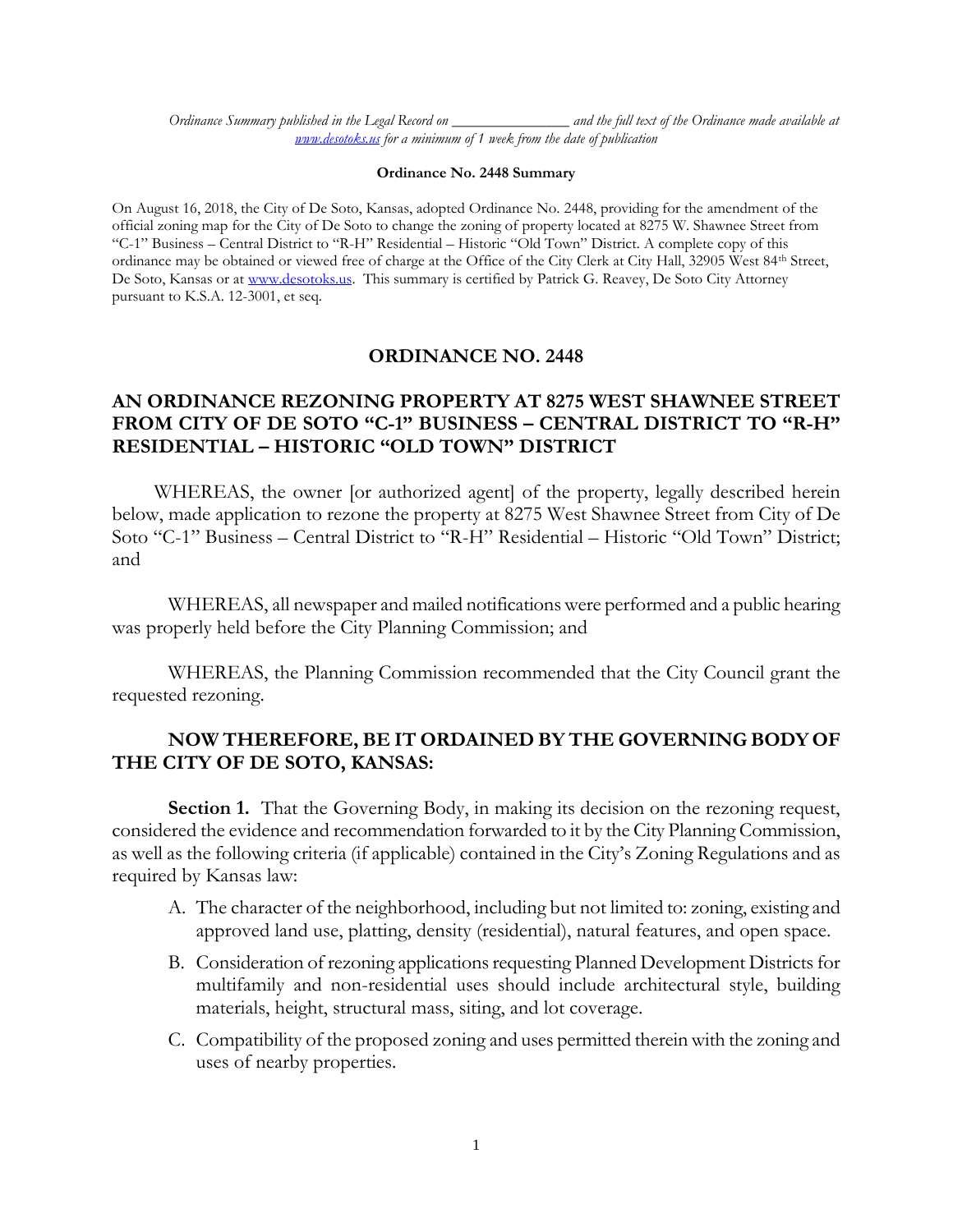- D. Suitability of the uses to which the property has been restricted under its existing zoning.
- E. Length of time property has remained vacant as zoned.
- F. The extent to which there is a need in the community for the uses allowed in the proposed zoning.
- G. The availability and adequacy of required utilities and services to serve the uses allowed in the proposed zoning. These utilities and services include, but are not limited to, sanitary and storm sewers, water, electrical and gas service, police and fire protection, schools, parks and recreation facilities and services, and other similar public facilities and services.
- H. The extent to which the uses allowed in the proposed zoning would adversely affect the capacity or safety of that portion of the road network influenced by the uses, or present parking problems in the vicinity of the property.
- I. The environmental impacts that the uses allowed in the proposed zoning would create (if any) including, but not limited to, excessive storm water runoff, water pollution, air pollution, noise pollution, excessive nighttime lighting or other environmental harm.
- J. The economic impact on the community from the uses allowed in the proposed zoning.
- K. The extent to which the zoning amendment may detrimentally affect nearby property.
- L. The relative gain (if any) to the public health, safety, and welfare from a denial of the rezoning application as compared to the hardship imposed upon the rezoning applicant from such denial.
- M. Consistency with the Comprehensive Plan, Utilities and Facilities Plans, Capital Improvement Plan, Area Plans, ordinances, policies, and applicable City Code of the City of De Soto.
- N. The recommendation of professional staff.

**Section 2.** That the Governing Body hereby adopts the recommendation by the Planning Commission to approve the rezoning of the property at 8275 West Shawnee Street [legally described herein below] from City of De Soto "C-1" Business – Central District to "R-H" Residential – Historic "Old Town" District:

## TOWN OF DESOTO(CITY OF DESOTO)(SECOND STREET) LTS 25 & 27 EXS 60' DEC 22

**Section 3.** City Staff is directed to make all necessary changes to the City's maps and other records to reflect such change in zoning.

**Section 4.** This ordinance shall take effect and be enforced from and after its